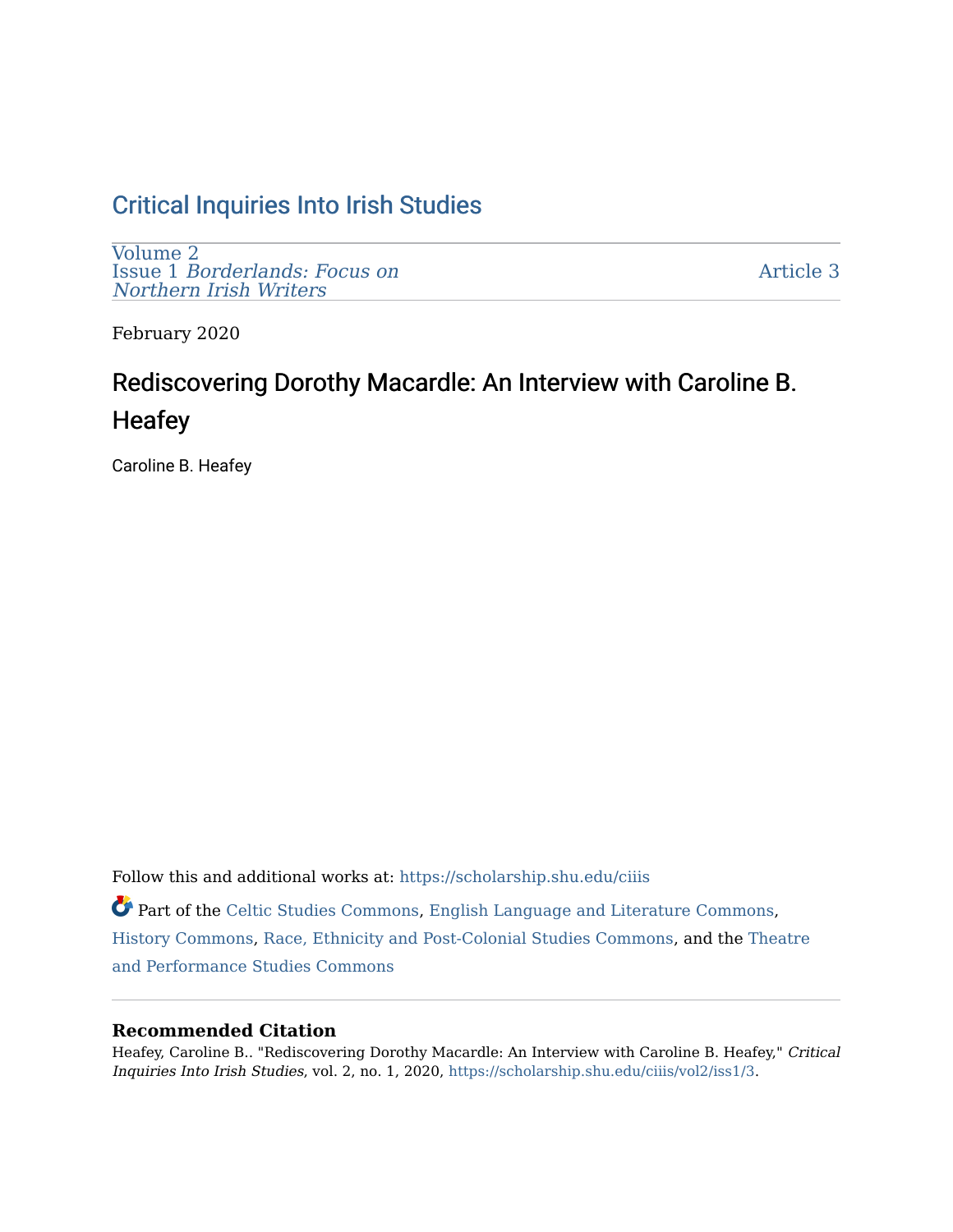# **Rediscovering Dorothy Macardle: An Interview with Caroline B. Heafey**

In this interview, Caroline B. Heafey explores how novelist and historian Dorothy Macardle's writing, "often inextricable from its context and historical moment," responded to the Ireland of Macardle's time. Heafey edited and introduced the republished *Dark Enchantment* by Dorothy Macardle with Tramp Press' Recovered Voices series in 2019. She holds a BA in English and French Language and Literature from Fordham University and an MA in Irish and Irish-American Studies from New York University. Her MA thesis focuses on the prison writings of Dorothy Macardle and instances of trauma during the Irish Civil War. She is currently pursuing a PhD in English at the University of Massachusetts at Amherst where she teaches first-year writing.

Dorothy Macardle (1889-1958), an Irish novelist, playwright, journalist and historian, was born in Dundalk in 1889 to a wealthy brewing family, and educated at Alexandra College and University College, Dublin. A Republican and member of Cumann na mBan, Macardle was imprisoned for her activities during the Irish Civil War, and later worked as a journalist with *The Irish Press*. Her monumental history, *The Irish Republic*, was published in 1937, and her account of the plight of children in war-torn Europe, *Children of Europe*, in 1949. Her plays were produced at the Abbey and Gate theatres, and among her works of fiction are *Earth-Bound: Nine Stories of Ireland* (1924), *Uneasy Freehold[/The Uninvited](http://www.tramppress.com/product/the-uninvited/)* (1942, and republished by Tramp Press in 2015), and *Fantastic Summer[/The Unforeseen](https://www.tramppress.com/product/bundle-offer-dorothy-macardle/)* (1946, republished by Tramp Press in 2015). Dorothy Macardle died in Drogheda in 1958.

# **Can you describe Macardle's family background and how her politics might have influenced family relationships?**

Macardle grew up in an affluent family, a prime example of the growing Catholic upper middle class at the turn of the twentieth century. Her father, Thomas Macardle, owned the Macardle Moore Brewing Company in Dundalk, Ireland, which provided the family a comfortable home in Dundalk that employed a governess, a housemaid, a nurse, and a cook during her childhood. Dorothy Macardle was the oldest of five children. Her mother, Minnie Macardle raised her children to uphold reverence for the British Empire and as Leeann Lane notes, "in her mother's vocabulary the Irish were 'they', the English 'we'". <sup>1</sup> While Thomas Macardle sympathized with Home Rule politics, the family was firmly rooted in an allegiance to the British Crown. Thomas was even knighted in 1920 "for services in connection with the [First World] War."<sup>2</sup> Dorothy Macardle's politics were undoubtedly influenced by her family's background, even if she developed viewpoints that were in opposition to those of her parents.

# **Where did Macardle grow up? How did border tensions affect her family and childhood?**

<sup>1</sup> Lane, Leeann, *Dorothy Macardle* (Dublin: UCD Press, 2019), 15.

<sup>2</sup> Supplement to the *London Gazette*, 22 March 1920, 3759.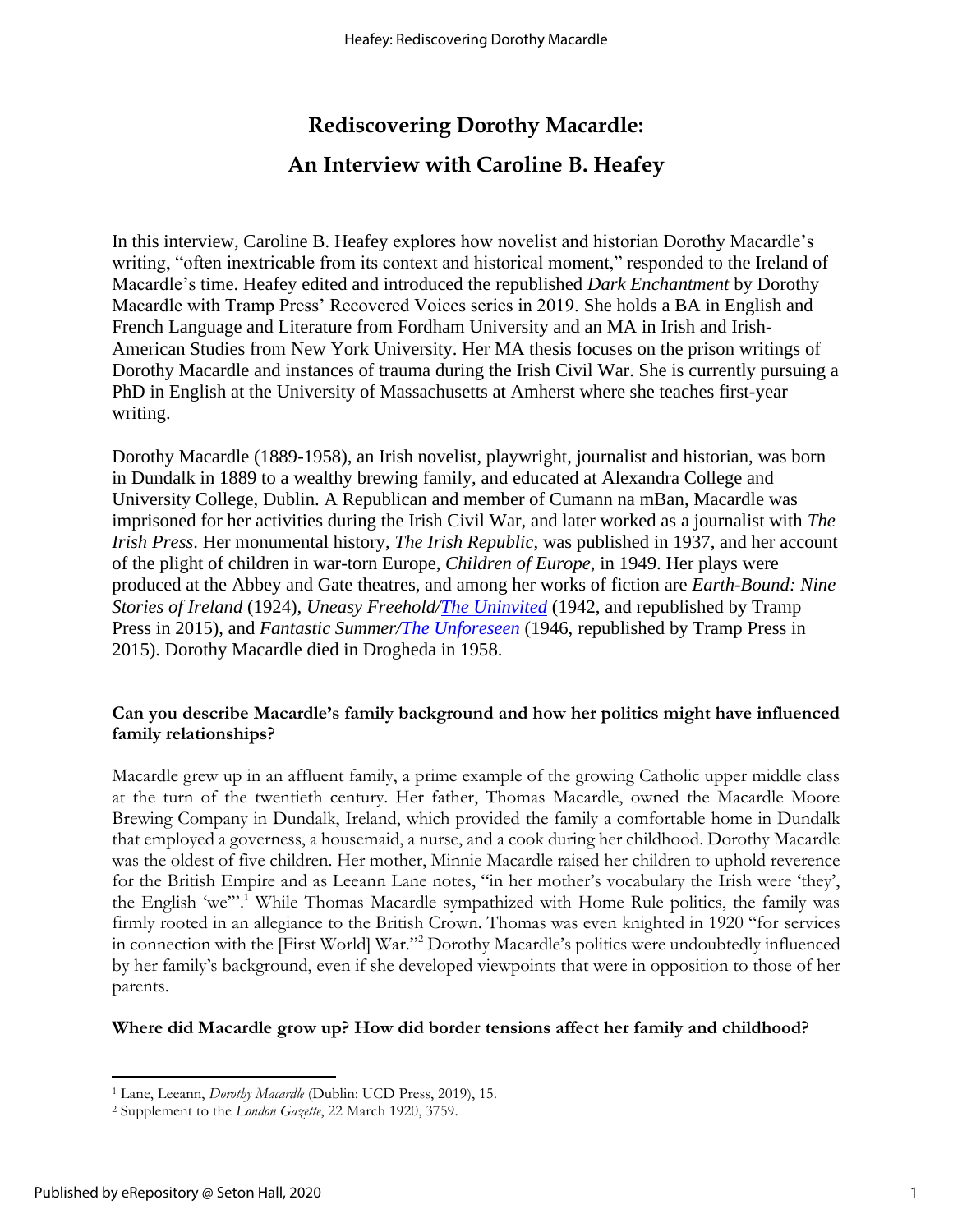Macardle grew up in Dundalk, County Louth, very near what would ultimately become the border between Northern Ireland and the Republic. While at this time, the border would not have been so relevant, it is intriguing to consider how the religious and political views within her family varied, and ultimately may have caused some division. We can observe some of these tensions through her parents' relationship regarding their religious views. For example, the 1901 Irish census lists the family's residence on Seatown Place in Dundalk with Thomas Macardle as the head of the family. Thomas, Minnie, and all five children are listed as being Roman Catholic. In 1911, however, Dorothy Macardle lived with her mother, sister Monica, and brother Donald in Dublin on Wellington Road. Here, Minnie is listed as the head of the family. Therefore, we can infer that by this point, she and Thomas had indeed separated. The notations of religious affiliation are of considerable interest in that while Donald and Monica are listed as Roman Catholic (at ages ten and sixteen respectively), Dorothy, aged 21, is marked as having refused to provide that information, and Minnie is marked as "Freethinker."<sup>3</sup> As such, while Minnie may have converted to Catholicism upon her marriage to Thomas, it is clear that religion within the family was indeed a point of difference and potential division.

#### **How did Macardle's life and writing respond to her historical times in Ireland?**

Dorothy Macardle wore the hats of both a writer and a historian. In many ways, I find her writing to be often inextricable from its context and historical moment. The stories she wrote in prison are perhaps the most obvious example. *Earth-Bound: Nine Stories of Ireland* is a collection of nine nationalist tales written about the War for Independence but written during the Irish Civil War. In the final story, "The Story Without an Ending," Macardle writes a vision that comes in a dream. Una, one of the narrators, has a dream where an 'enemy' soldier is wearing a green uniform, which we know of course to be the Free State uniform. The final line concludes, "You see—the war will break out again of course, we all know that—but the green uniforms—it couldn't come true."<sup>4</sup> Macardle then includes "Mountjoy, December, 1922," directly signaling to her reader that her fiction is in response to the context of its inception.

Sitting in Mountjoy, imprisoned for her outspoken activism against the Free State Treaty, Macardle composes fiction as a direct response to that position. Her responsiveness is not limited to her early fiction. *Dark Enchantment*, her final novel, explores the human potential for cruelty and Othering in times of social unrest. The novel is set in the French Alpes, in the years following the Second World War. Macardle paints a small town that has been traumatized by Occupation yet does not hesitate to ostracize a Romany gypsy woman called Terka because of her difference and alleged sexual deviance, having had a relationship with a married man. In doing so, Macardle seems to be responding to several historical moments. There is a disillusionment with nationalism present in the narrative, that seems to mirror the disappointment she felt with the Republic of Ireland, which she fought so vehemently to substantiate. There is an interest in trauma—marked both physically and mentally—and the social interactions that trauma can provoke. Macardle also explores gender in the novel, which reads as a critique of the opportunities available to women generally during the 1950s in Europe. In this case, Terka, the pariah, is also the only woman who is entirely fiscally independent, and as such, society

<sup>3</sup> "Residents of a House 1 in Wellington Road (Pembroke West, Dublin)." National Archives: Census of Ireland 1911. National Archives of Ireland. Accessed December 31, 2019.

http://www.census.nationalarchives.ie/pages/1911/Dublin/Pembroke\_West/Wellington\_Road/46610/.

<sup>4</sup> Macardle, Dorothy. *Earth-Bound: Nine Stories of Ireland* (Worcester, MA: Harrigan Press, 1924), 108.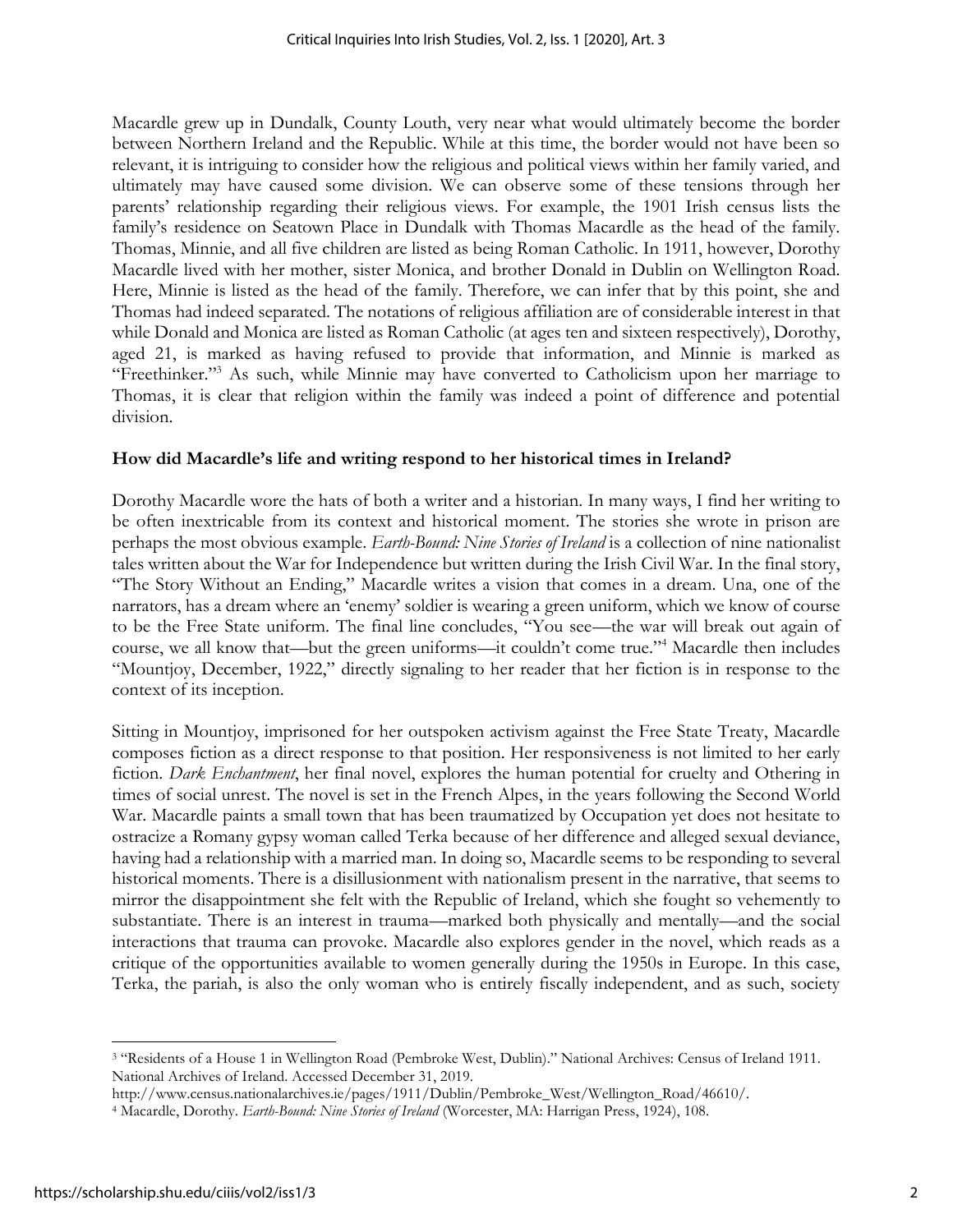rejects her. Juxtaposing Macardle's fiction with the historical times it came from, often reveals even more within and about the stories she wrote.

#### **How do her fiction and her non-fiction respond to borders?**

*Children of Europe* is the work that first comes to mind is when thinking about borders. Macardle's 1950 account of the trauma that children experienced during the Second World War looks at war experiences by region. She examines trauma by context and chronicles how the impact of war—the violence that comes from the desire for power over borders—can affect the child psyche directly, thus impacting the subsequent generation. Macardle also actively spoke out against the border between Northern Ireland and the Republic, and we can ascertain her stance on Partition through her writing in *The Irish Republic*. She writes that in 1924, "the Nationalist population of the Six-county area was now a defeated minority […] Those in particular who lived near the Border […] were continually visited, interrogated, held up at the point of the revolver and searched". 5 She goes on to write about the formation of the Boundary Commission by the British government and the biases against Irish nationalism present in legislation during this period. <sup>6</sup> Writing in 1937 about 1924, the anger and disappointment that Macardle feels toward the Free State government, and its legislation informing the Republic, is palpable. The border, or Partition in general, is a key source of that anger.

# **How do Gothic aspects of her fiction grow out of political and historical issues?**

Most of Macardle's fiction engages with the Gothic for writing political and historical unrest. Her prison writings, in particular, display active engagement with gothic tropes written in response to historical context. In the titular story of *Earth-Bound*, for example, we find ghosts of Irish revolutionaries who emerge from the landscape—almost like a resurrection. Michael tells a story where he and Donal break out of prison, aided in evading the search party by Red Hugh. The landscape, in particular, evokes elements of the gothic: "The snow had lightened a little and we could see: a black heaven and a white earth; sharp granite edges thrusting up through the snow; down hill, to our left, a clump of trees."<sup>7</sup> Suddenly a guide appears from the Glenmalure landscape to distract the search party just before Michael is about to shoot Donal out of mercy. Because of the location, Michael determines that the guide is Aodh Ruadh O'Donal (Red Hugh), who vanishes back into the landscape, and whom the search party never finds.

Macardle's later fiction may not speak to historical issues as directly, but still consistently engages with elements of the Gothic. *The Uninvited* explores the supernatural in a Gothic house through mother relationships. Abigail Palko, Gerardine Meaney, and Leeann Lane have written extensively on the Gothic in Macardle's novels. Engaging Gothic tropes often allows women writers, in particular, to write moments of political unrest by depicting turmoil as supernatural. The unrest between mothers in *The Uninvited* specifically problematizes maternity and marriage. As Lane writes, in the novel, "Macardle inverts received societal and cultural attributes within the categorizations, attributing real maternal feeling and love to the unmarried mother, Carmel."<sup>8</sup> Macardle utilizes the Gothic in order to write forms of resistance against the social constraints forced upon women during this period.

<sup>5</sup> Macardle, Dorothy. *The Irish Republic* (New York, FSG, 1965), 869.

<sup>6</sup> Macardle, Dorothy. *The Irish Republic* (New York, FSG, 1965), 876.

<sup>7</sup> Macardle, Dorothy. *Earth-Bound: Nine Stories of Ireland* (Worcester, MA: Harrigan Press, 1924), 14.

<sup>8</sup> Lane, Leeann, *Dorothy Macardle* (Dublin: UCD Press, 2019), 231.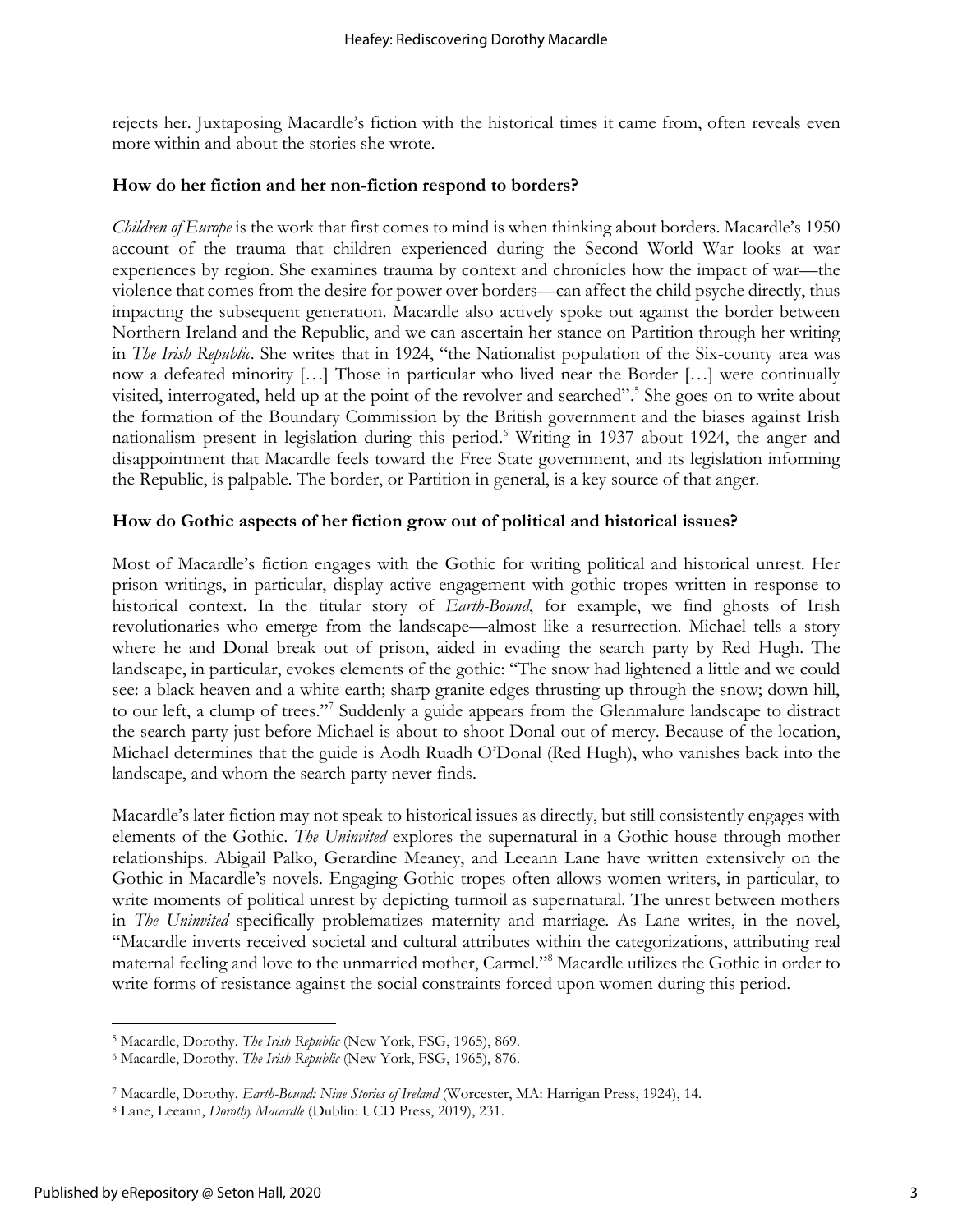# **What was Macardle's response to the Republic and how do you see that changing response in Dark Enchantment?**

I read *Dark Enchantment* as a novel that is mainly about disappointment. There is disappointment in the opportunities available to women, in Juliet's final interactions with Terka, and in the community and its display of hostility toward an outsider who does not fit in. Macardle's disillusionment with the romanticized notions of nationhood that she fought for during the Revolutionary period becomes evident in some of the disappointment she depicts in the novel – particularly the ending.

We know that she actively spoke out against the 1937 Constitution and the limitations it posed upon women's professional growth. Macardle also wrote an essay on James Connolly and Patrick Pearse, initially as a broadcast for RTÉ in a series that ran from 1955 to 1956. It was published posthumously in *The Shaping of Modern Ireland*, edited by Conor Cruise O'Brien in 1960. Here, she writes about disillusionment with the Irish Republic as it was developing in the mid-1950s. It is clear that the dreams that Macardle had for the Irish Republic were never realized, and her disappointment here is evident toward the end of her life. She writes:

Ought we to feel thankful that they did not see farther still—see the shape of Ireland as it is today? Connolly, with his dread of sectarianism—would he not have found Partition and its results intolerable? With his faith in socialism and in the generous fellowship of the workers, would he have been satisfied with the temper of trades-unionism in this epoch of its power? And Patrick Pearse, the creator of St. Enda' s—what would he have felt about the compulsions and punishments with which Irish is taught in some of our joyless schools?<sup>9</sup>

There is a unique historical moment here where Macardle reflects both on the Revolutionary generation—her comrades and peers—to realize its shortcomings. The Ireland of her present in the mid-1950s is not the free space that Pearse and Connolly had envisioned. She concludes the address by asking, "And is not a free-born generation preparing to take the future of the Republic into able and faithful hands?"<sup>10</sup> looking toward the future and maintaining an Ireland of her imagination, despite any disappointment of her present.

# **Both the young female victims and the sorceress in Dark Enchantment point to gender issues. How are women figured in Dark Enchantment?**

The subject of gender issues is particularly complex in the novel, and I talk about how Macardle writes the gender roles for women in my introduction to Tramp's 2019 release of *Dark Enchantment*. The financial opportunities available for women—or the limitations posed on them—remains a key theme throughout the novel. *Dark Enchantment* begins with the problem of what to do with a woman of precarious financial circumstances. Juliet has no inheritance and does not wish to be a teacher; therefore, her father, Frith, must determine how to set her up so that she can be supported. Ultimately, Juliet finds financial security at the end of the novel, through marriage. The socially acceptable forms of economic security for women in *Dark Enchantment* are either in the home, through domestic work—

<sup>9</sup> Macardle, Dorothy. "James Connolly and Patrick Pearse," in *The Shaping of Modern Ireland*, ed. Conor Cruise O'Brien (London: Routledge & Kegan Paul, 1970), 195.

<sup>10</sup> Ibid.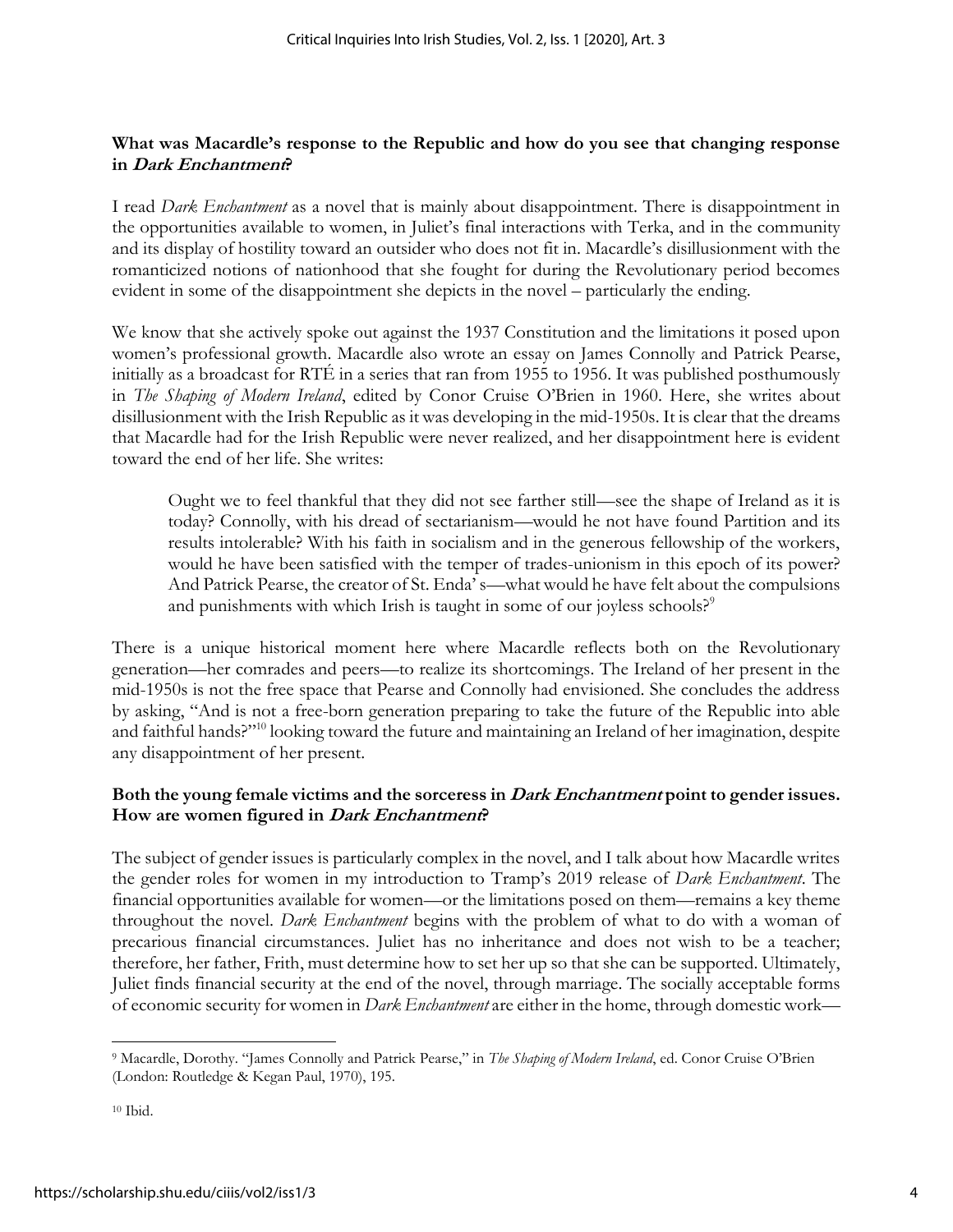we see an example through Juliet's decision to work at the Inn and in Martine's position as an innkeeper's wife—or through marriage. Michael's mother is wealthy but as a widow. Terka, is the only woman who is entirely financially independent, selling brooms in the market and telling fortunes for pay. Terka is also a pariah within the community; a woman marked as untrustworthy and evil by the townspeople of Saint Jacques. In her depictions of all these women, Macardle seems to be outlining the limited opportunities for financial independence available to women during this time, thus also demonstrating how social and financial autonomy become hindered for women without access to money.

# **How does the France of Dark Enchantment mirror Macardle's idea of Ireland?**

It can be difficult to say what exactly Macardle's idea of Ireland was. The Ireland of her birth was so different from the country where she died. When she was born, Queen Victoria was the reigning monarch, and electricity was a rare luxury. When she died, a border had been established partitioning the island of Ireland very near to her hometown, legislation had been passed to prevent women from working outside the home after marriage, and she had made a career in part through wireless broadcasting. I think it is fair to say that Macardle never saw the Ireland that she had envisioned; however, the changes that she saw in her lifetime are staggering. She saw two wars in Ireland, two wars in Europe, and wrote indefatigably to document the violence and social unrest that she witnessed. Macardle undoubtedly envisioned an Ireland that offered women more opportunity, and we see those same themes of limitations based on gender present in *Dark Enchantment's* fictional town of Saint Jacques.

#### **Do you think that the Romany sorceress reflects fears of the "traveler" in Irish culture?**

That certainly is one reading of Terka. Macardle demonstrates how superstitious fears rooted in the Church were prominent in both *Dark Enchantment* and *The Unforeseen*. Given how Macardle writes Travelers into some of her other fiction, I tend to think of Terka as the more sympathetic character. There is a real disappointment when Juliet turns away from her and instead runs off to marry Michael (spoiler!). As a contemporary reader, it is somewhat enticing to envision an alternate ending to *Dark Enchantment*, with Terka and Juliet positioned with greater social autonomy. That disappointment strikes me as intentional, though. We might read it as a reflection of the reality that Macardle witnessed regarding treatment of Travelers at that time--or anyone who may have been different from the romanticized visions of 'Irish culture' —the "happy maidens, whose fire sides would be forums for the wisdom of serene old age" as Éamon De Valera famously wrote in 1943.<sup>11</sup> Terka is not a woman who fits the mold of a happy maiden with a welcoming fireside, and in many ways, Macardle did not fit that mold either.

In *The Unforeseen* (1945), there is a Traveler community that plays a crucial role in the novel. While the community is not always written in a flattering light, Macardle critiques the intolerance or fears toward Travelers in the way that she writes the social dynamics between Virgilia, the Anglo-Irish protagonist, her daughter, Nan, Brigid, the Catholic housekeeper, and the Vaughan family, of the Traveler community:

<sup>11</sup> De Valera, Éamon, "The Ireland That We Dreamed Of," 17 March 1943, Ireland, Radio Éireann, 2:50, https://www.rte.ie/archives/exhibitions/eamon-de-valera/719124-address-by-mr-de-valera/.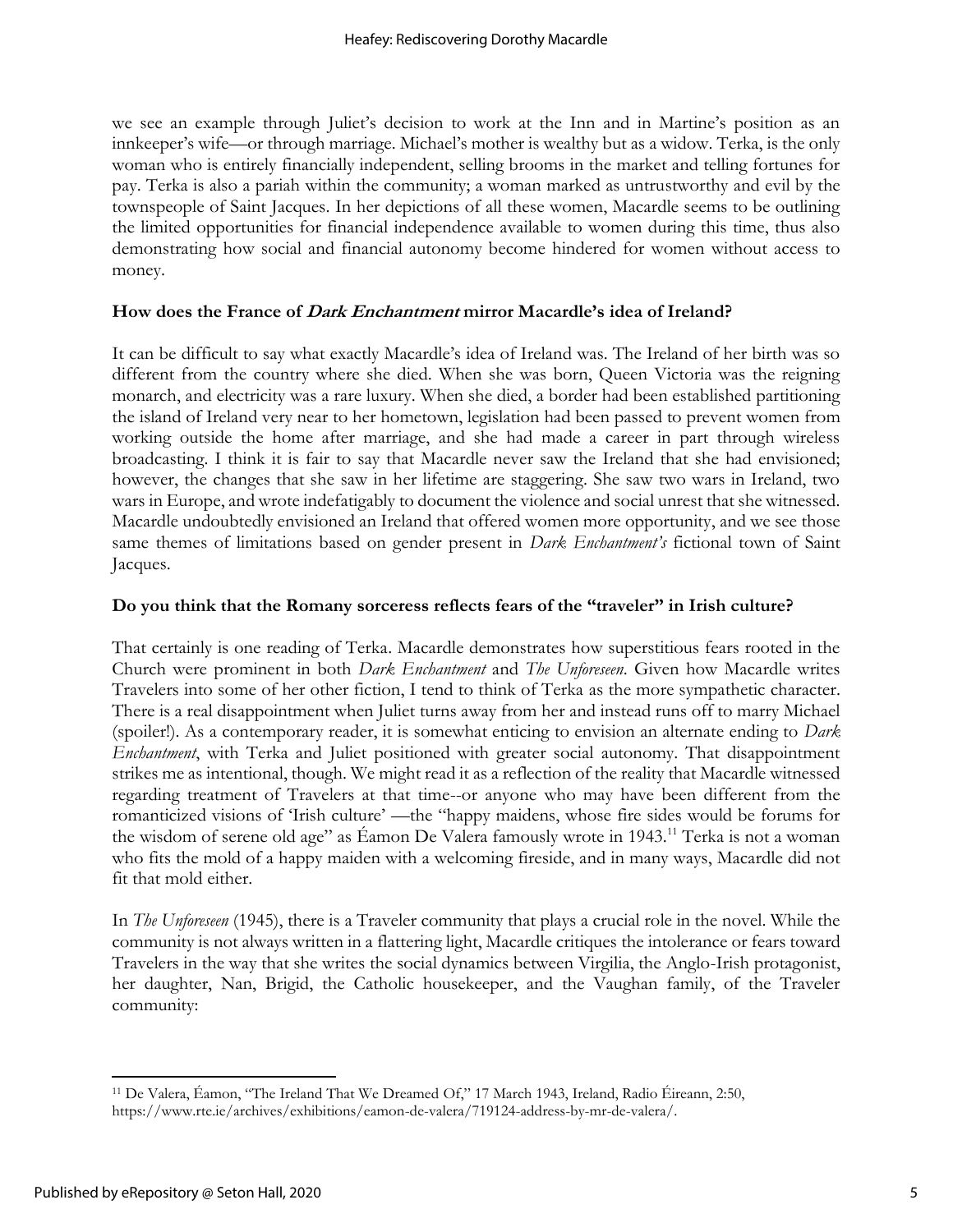Brigid's relations with the Vaughans were something of a puzzle. For her, the making of jams and jellies crowned the year, and she insisted on Shuiler's being put to sleep at the back, in the wood-shed, so that he might guard the fruit. Nan teased her –

'Aren't you every bit as mean as Greg Cox?' – only to learn that Brigid was sending Sal a daily supply of vegetables by Timeen and had presented the boy to Shuiler as a friend.

'I don't mind giving,' she stated, 'but to be robbed makes a fool of me.' Tis plain to the eye that Sal has gypsy blood.' Nan, repeating this conversation to her mother [Virgilia], asked, 'How can anyone be such a mixture of wisdom and crass, ignorant superstition as Brigid is?'

Virgilia said, 'Aren't you rather intolerant, darling?'

'I am intolerant of superstition and I always will be,' was the reply.<sup>12</sup>

Nan's contempt for superstition born of prejudice and discrimination is well-intentioned, but Macardle paints the Anglo-Irish young woman and her mother, the novel's protagonist, as indulgent of the romanticized Irish stereotypes that have their own classist implications. The subsequent paragraph after this passage begins that Nan hoped that the Traveler community would remain in the area because "Timeen was the perfect model for her young leprechauns"<sup>13</sup> that she is painting. To a contemporary reader, this entire scene is somewhat cringe-worthy; but it also does well to showcase the implicit and explicit biases present toward Travelers and Macardle's awareness of these prejudices in Irish society.

# **Could you tell us about Macardle's revolutionary activities as well as her 1937 history, The Irish Republic, and how the book is viewed today?**

In the Author's Foreword to *The Irish Republic*, Macardle writes that "this narrative is an attempt to supply what has been too long lacking: an account of the Irish Republican struggle from the viewpoint of an Irish Republican."<sup>14</sup> It is ironic—or perhaps fitting—that Macardle, whose work is now being reissued in order to garner more attention for her life and writing, should have written her historical account of the formation of the Irish government with a similar aim: to provide an answer to questions left by gaps in historical narrative. Dorothy Macardle was revolutionary in her outspokenness for Irish independence and later opposition to the Free State Treaty, which resulted in her imprisonment. Macardle continued to be an activist throughout her life, opposing Irish censorship and neutrality during the Second World War, legislation that placed limitations on women's financial independence, and the general atrocities and violence of social unrest. She maintained a fervent interest in international relations, especially through the 1930s, when Macardle traveled to Geneva for involvement in lectures and to report on the meetings of the League of Nations. She revisits her experiences with the League of Nations in her 1944 realist novel, *The Seed Was Kind.* Macardle spent the period of the Second World War in London, writing radio broadcasts and bearing witness to the bombings in the city, which she knew would be censored in Ireland. Whatever was happening at a given moment in history, Macardle seemed to be actively engaged in the political developments of Ireland and Europe throughout her life.

For decades, *The Irish Republic* was viewed as a key reference text for understanding the Revolutionary period in Ireland. In many ways, it still is today, though with greater attention for the biases that

<sup>12</sup> Macardle, Dorothy. *The Unforeseen* (Tramp Press, 2018), 95.

<sup>13</sup> Ibid.

<sup>14</sup> Macardle, Dorothy. *The Irish Republic* (New York, FSG, 1965), 23.